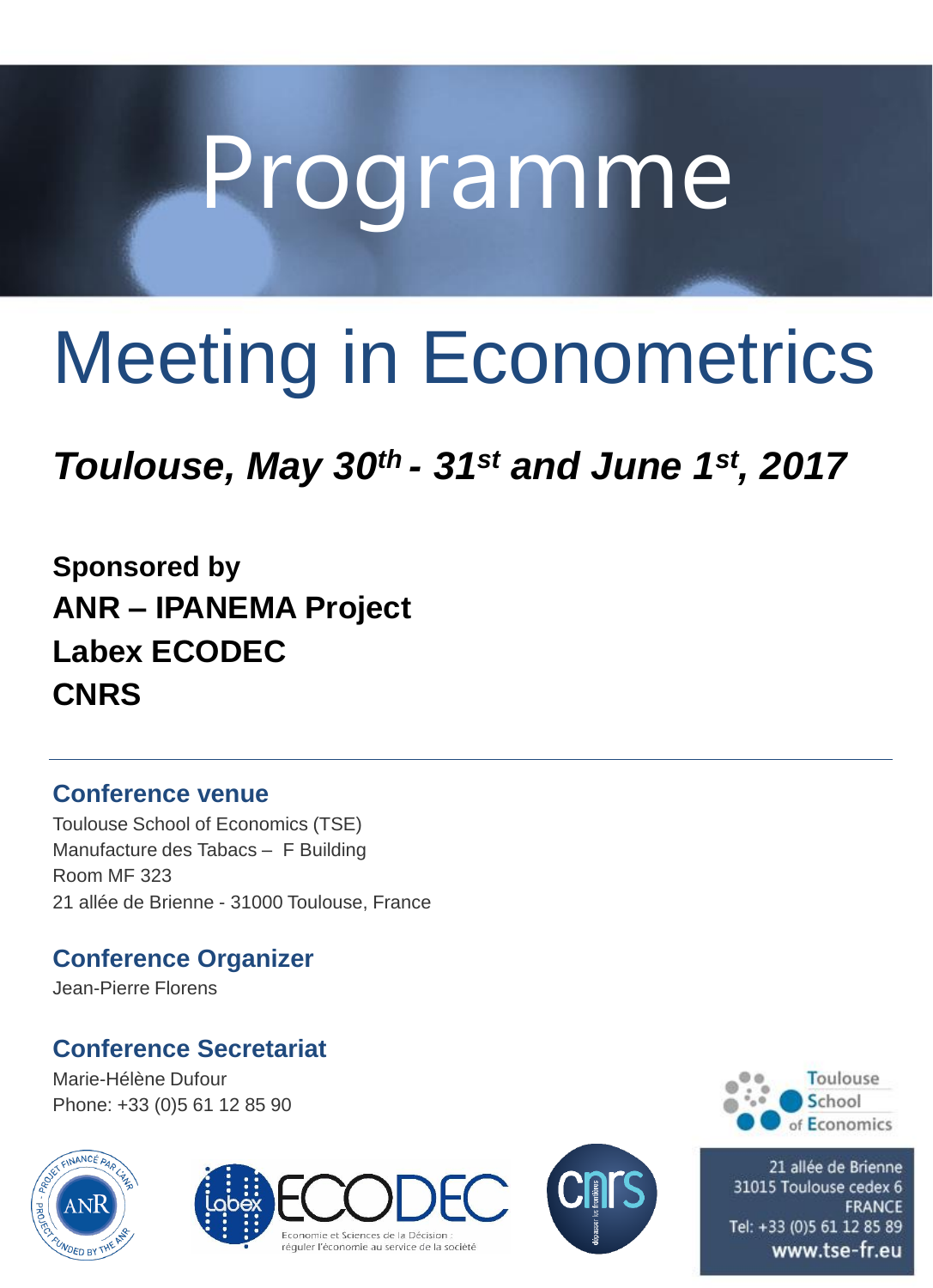#### **Tuesday, May 30th, 2017**

- **Meeting in Econometrics** *30th-31st May and June 1st, 2017* Toulouse School of Economics (TSE)
- **10:00 am - 10:30 am** *Registration and Coffee Break*

#### **SESSION 1**

- **10:30 am - 11:15 am –** "A Diagnostic Criterion for Approximate Factor Structure" **Olivier SCAILLET** *(University of Geneva and Swiss Finance Institute) (with Patrick GAGLIARDINI and Elisa OSSALA)*
- **11:15 am - 12:00 pm –** "On Worker and Firm Heterogeneity in Wages and Employment Mobility: Evidence from Danish Register Data"

**Jean-Marc ROBIN** *(Sciences Po, Paris and UCL) (with Rasmus LENTZ and Suphanit PIYAPROMDEE)*

**12:00 pm - 1:00 pm** *Lunch*

#### **SESSION 2**

- **1:00 pm – 1:45 pm –** "Identification Robust Nonparametric Inference in a Linear IV Model" **Pascal LAVERGNE** *(TSE)*
- **1:45 pm - 2:30 pm –** "Revealed Price Preference: Theory and Stochastic Testing" **Yuichi KITAMURA** *(Yale University) (with Rahul DEB, John QUAH and Jörg STOYE)*

**2:30 pm - 3:00 pm** *Coffee Break*

• **3:00 pm – 5:00 pm** *- HDR Defense –* "Essays in Econometrics Theory" **Anna SIMONI** *(CREST-CNRS)*  Jury members: *J.-P. Florens, Y. Kitamura, T. Magnac, E. Mammen, V. Patilea, J.-M. Robin, O. Scaillet*

**7:30 pm** *Dinner*

#### **Wednesday, May 31st, 2017**

#### **SESSION 3**

- **9:00 am - 9:45 am –** "A Simple and Practical Approach Towards Testing Global Restrictions on General Functions" **Valentin PATILEA** *(CREST, ENSAI) (with Jeffrey RACINE)*
- **9:45 am – 10:30 am**  "Adaptive Bayesian Estimation in Indirect Gaussian Sequence Space Models" **Jan JOHANNES** *(Ruprecht-Karls-Universität Heidelberg) (with Anna SIMONI and Rudolf SCHENK)*

**10:30 am - 11:00 am** *Coffee Break*

Toulouse School of Economics